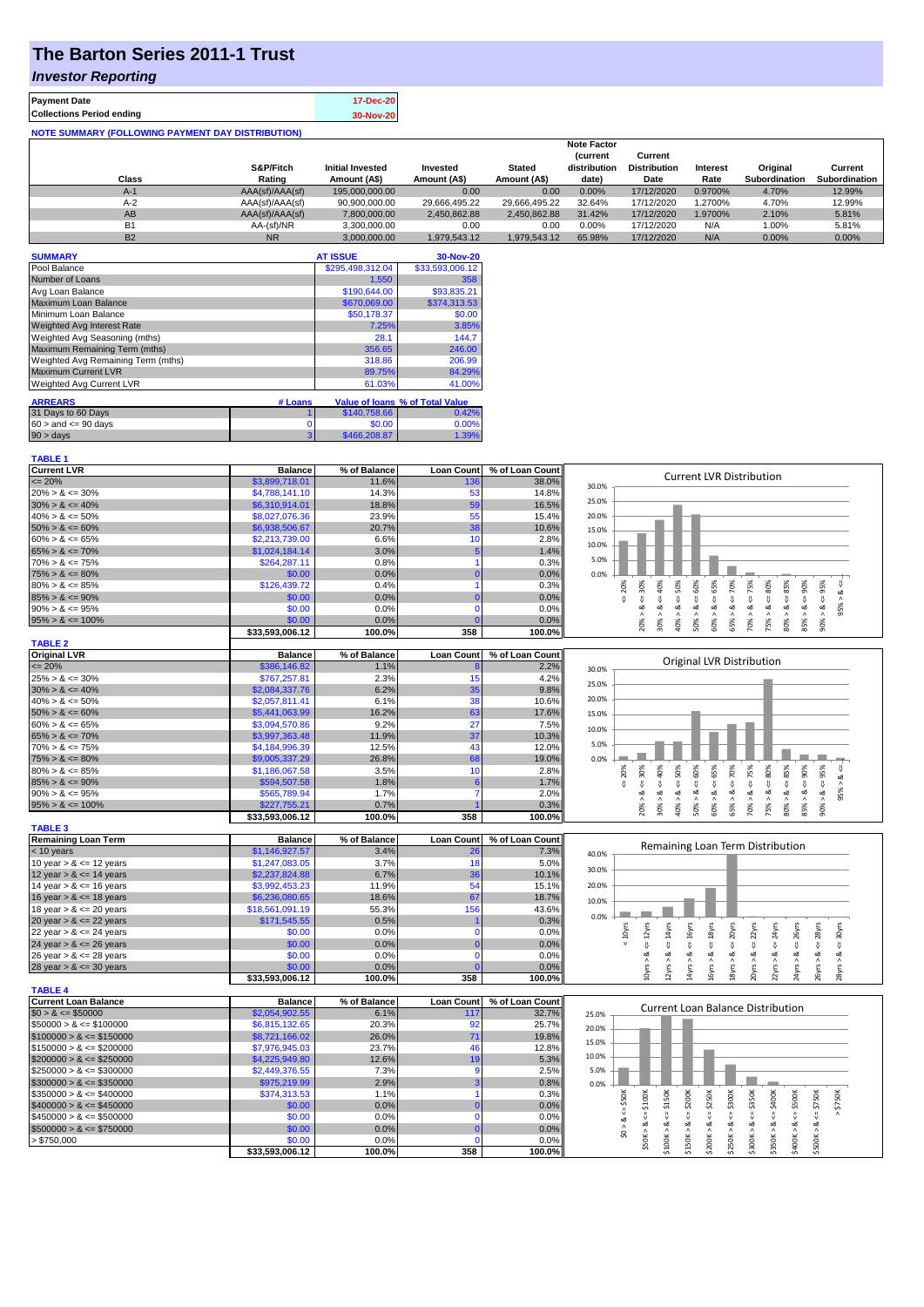### **The Barton Series 2011-1 Trust**

#### *Investor Reporting*

| <b>Payment Date</b><br><b>Collections Period ending</b><br><b>TABLE 5</b> |                                   | 17-Dec-20<br>30-Nov-20  |                   |                         |                                                                                                                                                                                                    |
|---------------------------------------------------------------------------|-----------------------------------|-------------------------|-------------------|-------------------------|----------------------------------------------------------------------------------------------------------------------------------------------------------------------------------------------------|
| <b>Loan Seasoning</b>                                                     | <b>Balance</b>                    | % of Balance            | <b>Loan Count</b> | % of Loan Count         |                                                                                                                                                                                                    |
| $= 6$ mths                                                                | \$0.00                            | 0.0%                    |                   | 0.0%                    | Loan Seasoning Distribution<br>3.0%                                                                                                                                                                |
| $> 8 \le 12$ mth                                                          | \$0.00                            | 0.0%                    | $\mathbf 0$       | 0.0%                    | 2.5%                                                                                                                                                                                               |
| $12 > 8 \le 18$ mths                                                      | \$0.00                            | 0.0%                    | 0                 | 0.0%                    | 2.0%                                                                                                                                                                                               |
| $18 > 8 \le 24$ mths                                                      | \$0.00                            | 0.0%                    | 0                 | 0.0%                    |                                                                                                                                                                                                    |
| $2 > 8 \le 3$ years                                                       | \$0.00                            | 0.0%                    | O                 | 0.0%                    | 1.5%                                                                                                                                                                                               |
| $3 > 8 \le 4$ years                                                       | \$0.00                            | 0.0%                    | 0                 | 0.0%                    | 1.0%                                                                                                                                                                                               |
| $4 > 8 \le 5$ years                                                       | \$0.00                            | 0.0%                    | 0                 | 0.0%                    | 0.5%                                                                                                                                                                                               |
| $5 > 8 \le 6$ years                                                       | \$0.00                            | 0.0%                    | $\mathbf 0$       | 0.0%                    | 0.0%                                                                                                                                                                                               |
| $6 > 8 \le 7$ years                                                       | \$0.00                            | 0.0%                    | 0                 | 0.0%                    |                                                                                                                                                                                                    |
| $7 > 8 \le 8$ years                                                       | \$0.00                            | 0.0%                    | $\mathbf 0$       | 0.0%                    | mths<br>6 mths<br>$k = 12$ mth<br>$<=$ 3 years<br>$<= 4$ years<br>$<=6$ years<br>$6 > 8 < z < 7$ years<br>$7 > 8 < 8$ years                                                                        |
| $8 > 8 \le 9$ years                                                       | \$0.00                            | 0.0%                    | 0                 | 0.0%                    | $\mathbf{24}$                                                                                                                                                                                      |
| $9 > 8 \le 10$ years                                                      | \$959,209.38                      | 2.9%                    | 7                 | 2.0%                    | $<=$<br>∞                                                                                                                                                                                          |
| > 10 years                                                                | \$32,633,796.74                   | 97.1%                   | 351               | 98.0%                   | $12 > 8 \le 18$ mths<br>$8 > 8 < = 9$ years<br>$4 > 8 < = 5$ years<br>$9 > 8 < 10$ years<br>$\stackrel{\scriptstyle >}{\scriptstyle \scriptstyle \sim}$<br>$\hat{r}$<br>$\hat{5}$<br>$18$ $\times$ |
|                                                                           | \$33,593,006.12                   | 100.0%                  | 358               | 100.0%                  |                                                                                                                                                                                                    |
| <b>TABLE 6</b>                                                            |                                   |                         |                   |                         |                                                                                                                                                                                                    |
| Postcode Concentration (top 10 by value)                                  | <b>Balance</b>                    | % of Balance            | <b>Loan Count</b> | % of Loan Count         | Geographic Distribution                                                                                                                                                                            |
| 5700                                                                      | \$1,387,736.16                    | 4.1%                    | 16                | 4.5%                    | 0.1%                                                                                                                                                                                               |
| 2617                                                                      | \$927,590.23                      | 2.8%                    | 5                 | 1.4%                    | 17.9%                                                                                                                                                                                              |
| 5159                                                                      | \$820,142.45                      | 2.4%                    | 6                 | 1.7%                    |                                                                                                                                                                                                    |
| 2605                                                                      | \$806,257.06                      | 2.4%                    | 5                 | 1.4%                    |                                                                                                                                                                                                    |
| 2620                                                                      | \$795,032.71                      | 2.4%                    | 6                 | 1.7%                    | 5.3%                                                                                                                                                                                               |
| 5108                                                                      | \$758,518.81                      | 2.3%                    |                   | 2.0%                    |                                                                                                                                                                                                    |
| 5162                                                                      | \$738,643.20                      | 2.2%                    |                   | 2.0%                    | 54.3%                                                                                                                                                                                              |
| 2602                                                                      | \$610,566.06                      | 1.8%                    | 5                 | 1.4%                    |                                                                                                                                                                                                    |
| 2615                                                                      | \$579,625.57                      | 1.7%                    | 9                 | 2.5%                    | 22.3%                                                                                                                                                                                              |
| 5095                                                                      | \$552,484.91                      | 1.6%                    | 5                 | 1.4%                    |                                                                                                                                                                                                    |
|                                                                           |                                   |                         |                   |                         |                                                                                                                                                                                                    |
| <b>TABLE 7</b><br><b>Geographic Distribution</b>                          | <b>Balance</b>                    | % of Balance            | <b>Loan Count</b> | % of Loan Count         | SA ACT INSW WA Other                                                                                                                                                                               |
| <b>Australian Capital Territory</b>                                       | \$7,493,554.57                    | 22.3%                   | 67                | 18.7%                   |                                                                                                                                                                                                    |
|                                                                           |                                   |                         |                   |                         |                                                                                                                                                                                                    |
| New South Wales                                                           | \$1,771,721.00                    | 5.3%                    | 14                | 3.9%                    | Metro / Non-Metro / Inner City Distribution                                                                                                                                                        |
| Northern Territory                                                        | \$0.00                            | 0.0%                    | 0                 | 0.0%                    | 0.6%                                                                                                                                                                                               |
| Queensland                                                                | \$0.00                            | 0.0%                    | $\Omega$          | 0.0%                    | 16.4%                                                                                                                                                                                              |
| South Australia                                                           | \$18,251,725.54                   | 54.3%                   | 222               | 62.0%                   |                                                                                                                                                                                                    |
| Tasmania                                                                  | \$0.00                            | 0.0%                    | $\mathbf 0$       | 0.0%                    |                                                                                                                                                                                                    |
| Victoria                                                                  | \$49,722.87                       | 0.1%                    | 2                 | 0.6%                    |                                                                                                                                                                                                    |
| Western Australia                                                         | \$6,026,282.14                    | 17.9%                   | 53                | 14.8%                   |                                                                                                                                                                                                    |
|                                                                           | \$33,593,006.12                   | 100.0%                  | 358               | 100.0%                  |                                                                                                                                                                                                    |
| <b>TABLE 8</b>                                                            |                                   |                         |                   |                         |                                                                                                                                                                                                    |
| Metro/Non-Metro/Inner-City                                                | <b>Balance</b>                    | % of Balance            | <b>Loan Count</b> | % of Loan Count         |                                                                                                                                                                                                    |
| Metro                                                                     | \$27,865,403.63                   | 83.0%                   | 295               | 82.4%                   | 83.0%                                                                                                                                                                                              |
| Non-metro                                                                 | \$5,512,961.89                    | 16.4%                   | 61                | 17.0%                   |                                                                                                                                                                                                    |
| Inner city                                                                | \$214,640.60                      | 0.6%                    |                   | 0.6%                    | ■ Metro<br>Non-metro<br>Inner city                                                                                                                                                                 |
|                                                                           | \$33,593,006.12                   | 100.0%                  | 358               | 100.0%                  |                                                                                                                                                                                                    |
| <b>TABLE 9</b>                                                            |                                   |                         |                   |                         |                                                                                                                                                                                                    |
| <b>Property Type</b>                                                      | <b>Balance</b>                    | % of Balance            | <b>Loan Count</b> | % of Loan Count         |                                                                                                                                                                                                    |
| <b>Residential House</b>                                                  | \$30,809,567.13                   | 91.7%                   | 327               | 91.3%                   | Occupancy Type Distribution                                                                                                                                                                        |
| <b>Residential Unit</b>                                                   | \$2,783,438.99                    | 8.3%                    | 31                | 8.7%                    | 6.3%                                                                                                                                                                                               |
| Rural                                                                     | \$0.00                            | 0.0%                    | 0                 | 0.0%                    |                                                                                                                                                                                                    |
| Semi-Rural                                                                | \$0.00                            | 0.0%                    | $\mathbf 0$       | 0.0%                    |                                                                                                                                                                                                    |
| <b>High Density</b>                                                       | \$0.00                            | 0.0%                    | O                 | 0.0%                    |                                                                                                                                                                                                    |
|                                                                           | \$33,593,006.12                   | 100.0%                  | 358               | 100.0%                  |                                                                                                                                                                                                    |
| TABLE 10                                                                  |                                   |                         |                   |                         |                                                                                                                                                                                                    |
| <b>Occupancy Type</b>                                                     | <b>Balance</b><br>\$31,474,900.19 | % of Balance            | <b>Loan Count</b> | % of Loan Count         |                                                                                                                                                                                                    |
| Owner Occupied                                                            | \$2,118,105.93                    | 93.7%                   | 334               | 93.3%                   |                                                                                                                                                                                                    |
| Investment                                                                |                                   | 6.3%                    | 24                | 6.7%                    |                                                                                                                                                                                                    |
|                                                                           | \$33,593,006.12                   | 100.0%                  | 358               | 100.0%                  | 93.7%                                                                                                                                                                                              |
| <b>TABLE 11</b>                                                           |                                   |                         |                   |                         |                                                                                                                                                                                                    |
| <b>Employment Type Distribution</b><br>Contractor                         | <b>Balance</b><br>\$372,930.53    | % of Balance<br>1.1%    | <b>Loan Count</b> | % of Loan Count<br>1.7% | Owner Occupied<br>Investment                                                                                                                                                                       |
| Pay-as-you-earn employee (casual)                                         | \$1,091,293.99                    | 3.2%                    | 6<br>11           | 3.1%                    |                                                                                                                                                                                                    |
| Pay-as-you-earn employee (full time)                                      | \$26,390,010.39                   | 78.6%                   | 268               | 74.9%                   | <b>LMI Provider Distribution</b>                                                                                                                                                                   |
|                                                                           | \$2,358,231.04                    | 7.0%                    | 30                | 8.4%                    |                                                                                                                                                                                                    |
| Pay-as-you-earn employee (part time)<br>Self employed                     | \$1,366,000.77                    | 4.1%                    | 15                | 4.2%                    | 5.6%                                                                                                                                                                                               |
|                                                                           |                                   |                         |                   |                         |                                                                                                                                                                                                    |
|                                                                           |                                   |                         |                   |                         |                                                                                                                                                                                                    |
| No data                                                                   | \$2,014,539.40                    | 6.0%                    | 28                | 7.8%                    |                                                                                                                                                                                                    |
|                                                                           | \$33,593,006.12                   | 100.0%                  | 358               | 100.0%                  |                                                                                                                                                                                                    |
| <b>TABLE 12</b>                                                           |                                   |                         |                   |                         |                                                                                                                                                                                                    |
| <b>LMI Provider</b>                                                       | <b>Balance</b>                    | % of Balance            | <b>Loan Count</b> | % of Loan Count         |                                                                                                                                                                                                    |
| QBE                                                                       | \$31,714,611.34                   | 94.4%                   | 345               | 96.4%                   |                                                                                                                                                                                                    |
| Genworth                                                                  | \$1,878,394.78                    | 5.6%                    | 13                | 3.6%                    |                                                                                                                                                                                                    |
|                                                                           | \$33,593,006.12                   | 100.0%                  | 358               | 100.0%                  |                                                                                                                                                                                                    |
| <b>TABLE 13</b>                                                           |                                   |                         |                   |                         | 94.4%                                                                                                                                                                                              |
| <b>Arrears</b>                                                            | <b>Balance</b>                    | % of Balance            | <b>Loan Count</b> | % of Loan Count         | $\blacksquare$ QBE<br>Genworth                                                                                                                                                                     |
| $\leq 0$ days                                                             | \$32,253,905.93                   | 96.0%                   | 349<br>5          | 97.5%                   |                                                                                                                                                                                                    |
| $0 >$ and $\lt = 30$ days                                                 | \$732,132.66                      | 2.2%                    |                   | 1.4%                    |                                                                                                                                                                                                    |
| $30 >$ and $\leq 60$ days                                                 | \$140,758.66                      | 0.4%                    | $\mathbf 0$       | 0.3%                    | Interest Rate Type Distribution                                                                                                                                                                    |
| $60 >$ and $\leq 90$ days                                                 | \$0.00                            | 0.0%                    |                   | 0.0%                    | 9.8%                                                                                                                                                                                               |
| $90 > \text{days}$                                                        | \$466,208.87                      | 1.4%                    | 358               | 0.8%                    |                                                                                                                                                                                                    |
|                                                                           | \$33,593,006.12                   | 100.0%                  |                   | 100.0%                  |                                                                                                                                                                                                    |
| <b>TABLE 14</b>                                                           |                                   |                         |                   |                         |                                                                                                                                                                                                    |
| <b>Interest Rate Type</b>                                                 | <b>Balance</b>                    | % of Balance            | <b>Loan Count</b> | % of Loan Count         |                                                                                                                                                                                                    |
| Variable                                                                  | \$30,290,083.80                   | 90.2%                   | 330               | 92.2%                   |                                                                                                                                                                                                    |
| Fixed                                                                     | \$3,302,922.32                    | 9.8%                    | 28                | 7.8%                    |                                                                                                                                                                                                    |
|                                                                           | \$33,593,006.12                   | 100.0%                  | 358               | 100.0%                  |                                                                                                                                                                                                    |
| TABLE 15                                                                  |                                   |                         |                   |                         | 90.2%                                                                                                                                                                                              |
| <b>Weighted Ave Interest Rate</b><br><b>Fixed Interest Rate</b>           | <b>Balance</b><br>3.67%           | <b>Loan Count</b><br>28 |                   |                         | <b>■ Variable</b><br>Fixed                                                                                                                                                                         |